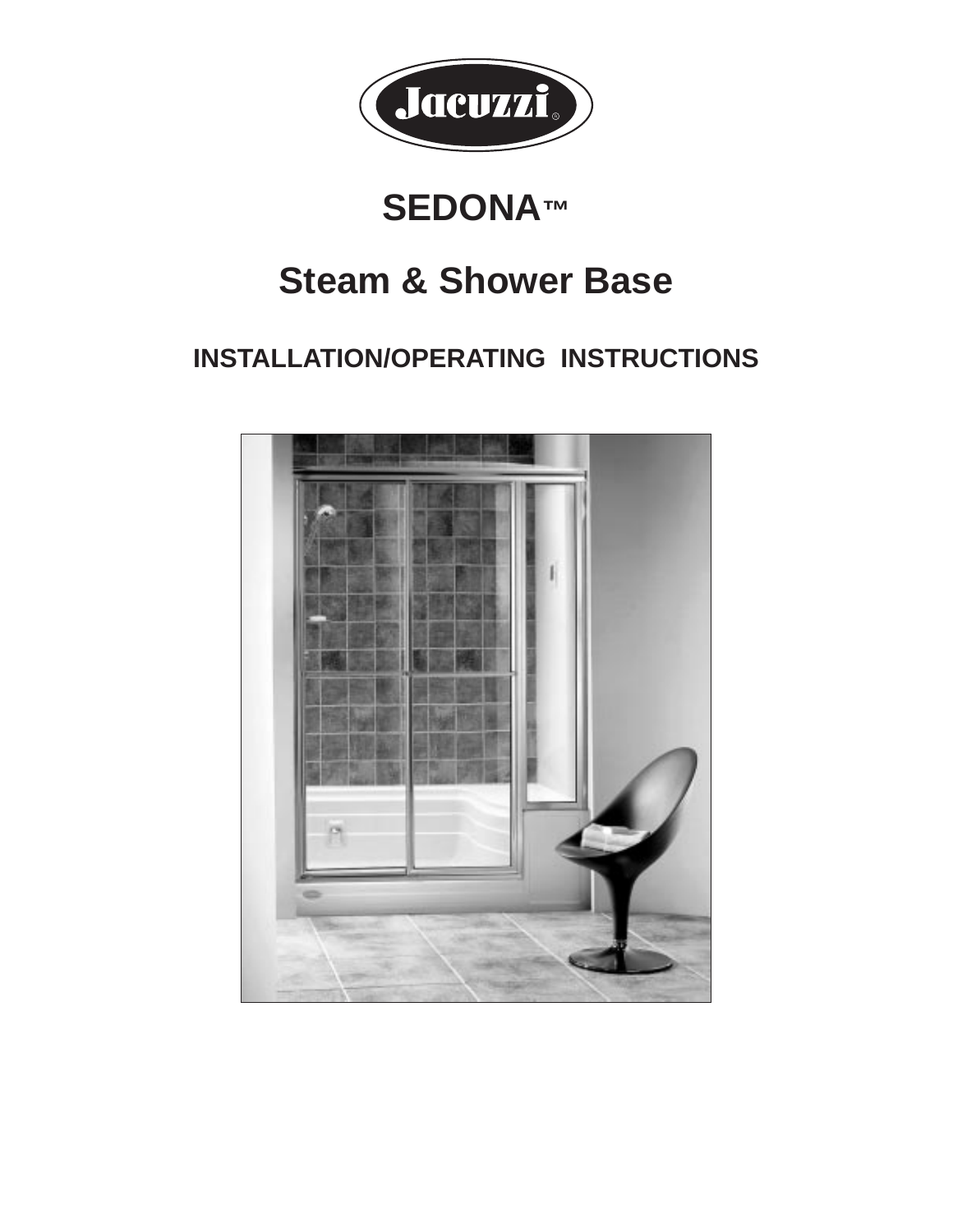# **IMPORTANT SAFETY INFORMATION**

#### **READ ALL INSTALLATION INSTRUCTIONS**

Jacuzzi Whirlpool Bath does not recommend prolonged periods of use of the steamer. Prolonged use of the steam system can raise excessively the internal human body temperature and impair the body's ability to regulate its internal temperature (hyperthermia). Consult your physician about your safety and comfort before using the steam system. Limit your use of steam to 10–15 minutes until you are certain of your body's reaction. A cooling shower spray can be used simultaneously with the steam to assist in regulating your body temperature.

Alcohol and certain drugs or medications, such as tranquilizers, affect a person's ability to withstand high temperatures and may produce dangerous side effects. Don't use alcohol or drugs when using steam.

The elderly, the infirm, and children should not use the steamer unattended. Pregnant women and people with heart conditions should consult their physicians before using the steamer.

The wet surfaces of steam enclosures can be slippery. Use care when entering and exiting.

Do not place or use electrically connected devices, such as television, radio, or stereo speakers, lights, hair dryers, or telephones, within 1.5 m (5 feet) of a steam enclosure, shower, or bath.

Read and follow manufacturer's safety information with all optional equipment.

The steam head is hot. Do not touch the steam head or the steam within one foot distance of the head or surfaces surrounding the steam head.

Do not block or obstruct the steam head in any manner.

Do not store or use flammable liquids near the steam generator.

**Note: This is a professional grade product. A good knowledge of construction techniques, plumbing and electrical installation according to codes are required for proper installation and user satisfaction. We recommend that a licensed contractor perform the installation of all Jacuzzi Whirlpool Bath products. Our warranty does not cover improper installation related problems.**

#### **Optional Accessories**

- Steam Enclosure (U194865 Chrome Finish with Clear Glass, U194866 Brass Finish with Clear Glass.
- U195865 Chrome Finish with Frosted Glass, U195866 Brass Finish with Frosted Glass
- Dome (U192000)
- Digital Controller with Timer and Temperature Sensor (S063829 Bright Brass). Chrome Standard with Unit.
- Automatic Drain Down Valve (S066000)
- Steam Nozzle (E203829 Brass). Chrome standard and installed on unit.
- Wall Mount Shower Set (C994959 White, C994829 Bright Brass, C994827 Chrome)
- Optica™ 100 Single Handle Mixer (C997959 White, C997829 Bright Brass, C997827 Chrome)
- Large Tear Drop Handle for Optica 100 (C998959 White, C998829 Bright Brass, C998827 Chrome)
- Bright Brass Strainer (A175829)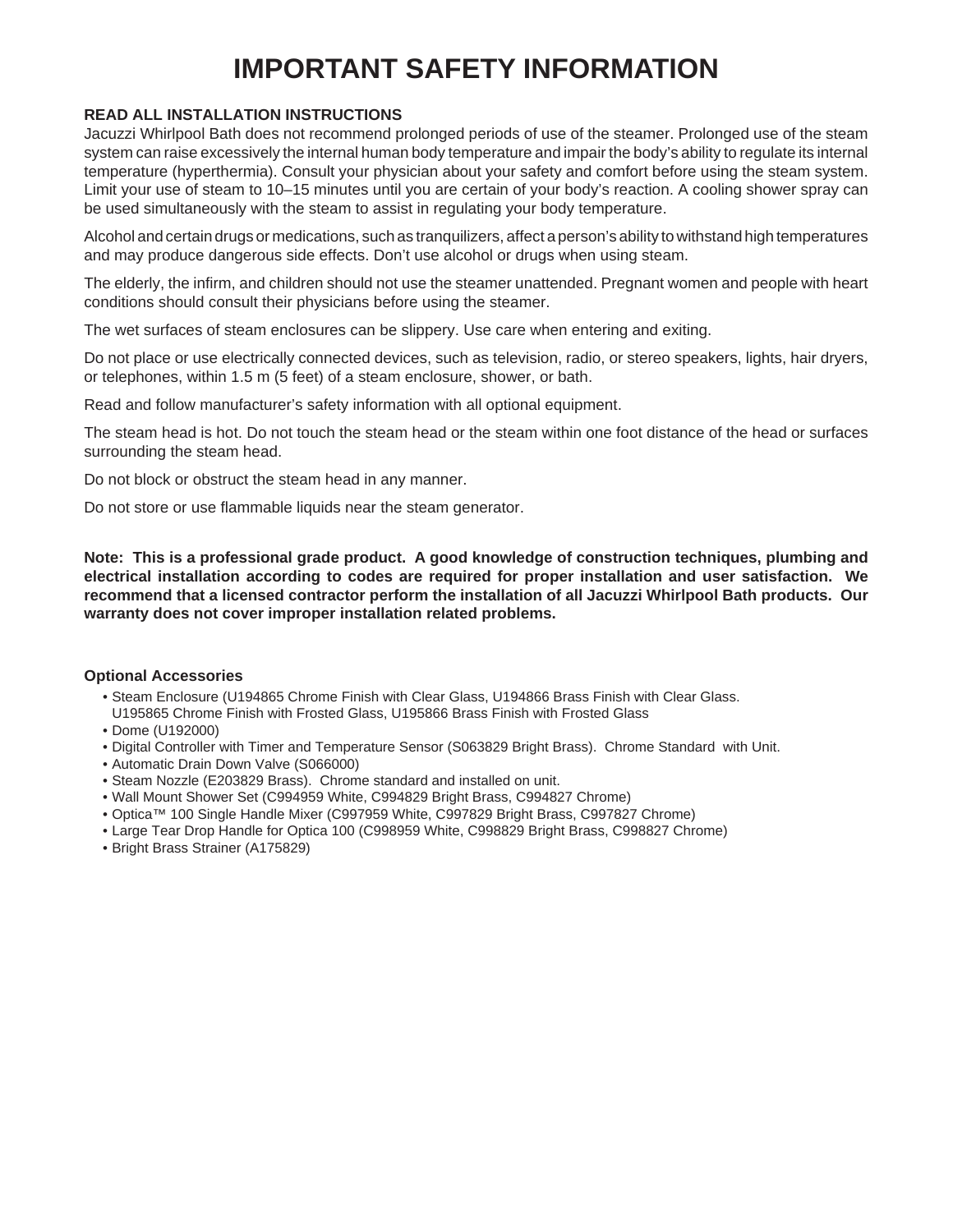## **CONTENTS**

| Steam Enclosure |  |
|-----------------|--|
|                 |  |
|                 |  |
|                 |  |
|                 |  |
|                 |  |
|                 |  |
|                 |  |
|                 |  |
|                 |  |
|                 |  |
|                 |  |
|                 |  |
|                 |  |
|                 |  |
|                 |  |
|                 |  |
|                 |  |

# **Save These Instructions for Future Use.**

| <b>Owner's Record</b>                   |  |
|-----------------------------------------|--|
| Date Purchased <b>Date of Purchased</b> |  |
|                                         |  |
|                                         |  |
|                                         |  |
|                                         |  |
|                                         |  |
|                                         |  |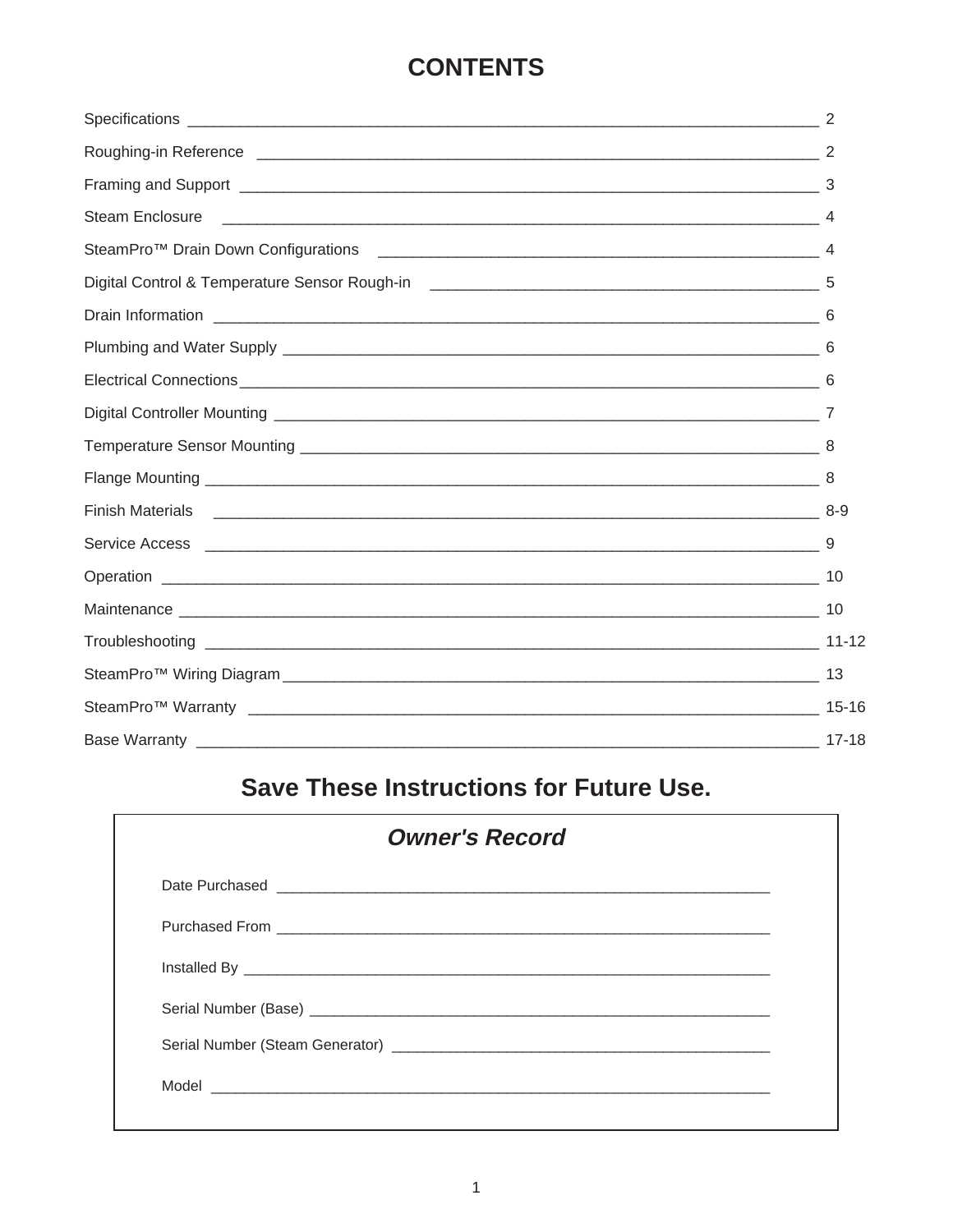### **Important: Read complete instructions before beginning installation.**

Each shower base is shipped with a drain and stainless steel strainer

Remove the shower base from the carton. **Do not destroy the shipping carton until after satisfactory inspection of the product.**

Immediately upon receipt, inspect the base before installing. Should inspection reveal any damage or defect in the finish, do not install the base. Damage or defect to the finish claimed after the base is installed is excluded from the warranty. Jacuzzi Whirlpool Bath's responsibility for shipping damage ceases upon delivery of the products in good order to the carrier. Refer any claims for damage to the carrier. For definitions of warranty coverage and limitations, refer to the published warranty information packaged with the product. Jacuzzi Whirlpool Bath is not responsible for any defect that could have been discovered, repaired, or avoided by following this inspection and testing procedure.

Plan the installation in relation to the finished wall surfaces. Take into account the dimensions of both the shower base and the shower door enclosure to be used with it.

NOTE: Damage or defects which could have been discovered and repaired prior to installation and which are claimed after final installation of the product are excluded from our warranty.

| <b>DIMENSIONS</b>                                                              | <b>TOTAL WEIGHT/</b><br><b>FLOOR LOADING</b>                      | <b>PRODUCT</b><br><b>WEIGHT</b>        | <b>ELECTRICAL</b>                                                                         |
|--------------------------------------------------------------------------------|-------------------------------------------------------------------|----------------------------------------|-------------------------------------------------------------------------------------------|
| $(1524 \, \text{mm}) L$<br>60"<br>32"<br>$(813$ mm $) W$<br>18-5/8" (473 mm) H | 310 lbs<br>(141 kg)<br>/23 lb/sq. ft.<br>$(112 \text{ kg/sq. m})$ | 110 <sub>lb</sub><br>$(50 \text{ kg})$ | *230 VAC, 60 Hz.<br>40 AMP, 3 Wire<br>Requires a<br><b>Dedicated Separate</b><br>Circuit. |

## **SPECIFICATIONS**

**\*SteamPro supplied with NEMA 6-50P plug. NEMA 6-50R receptacle required. Product specifications are subject to change without notice.**

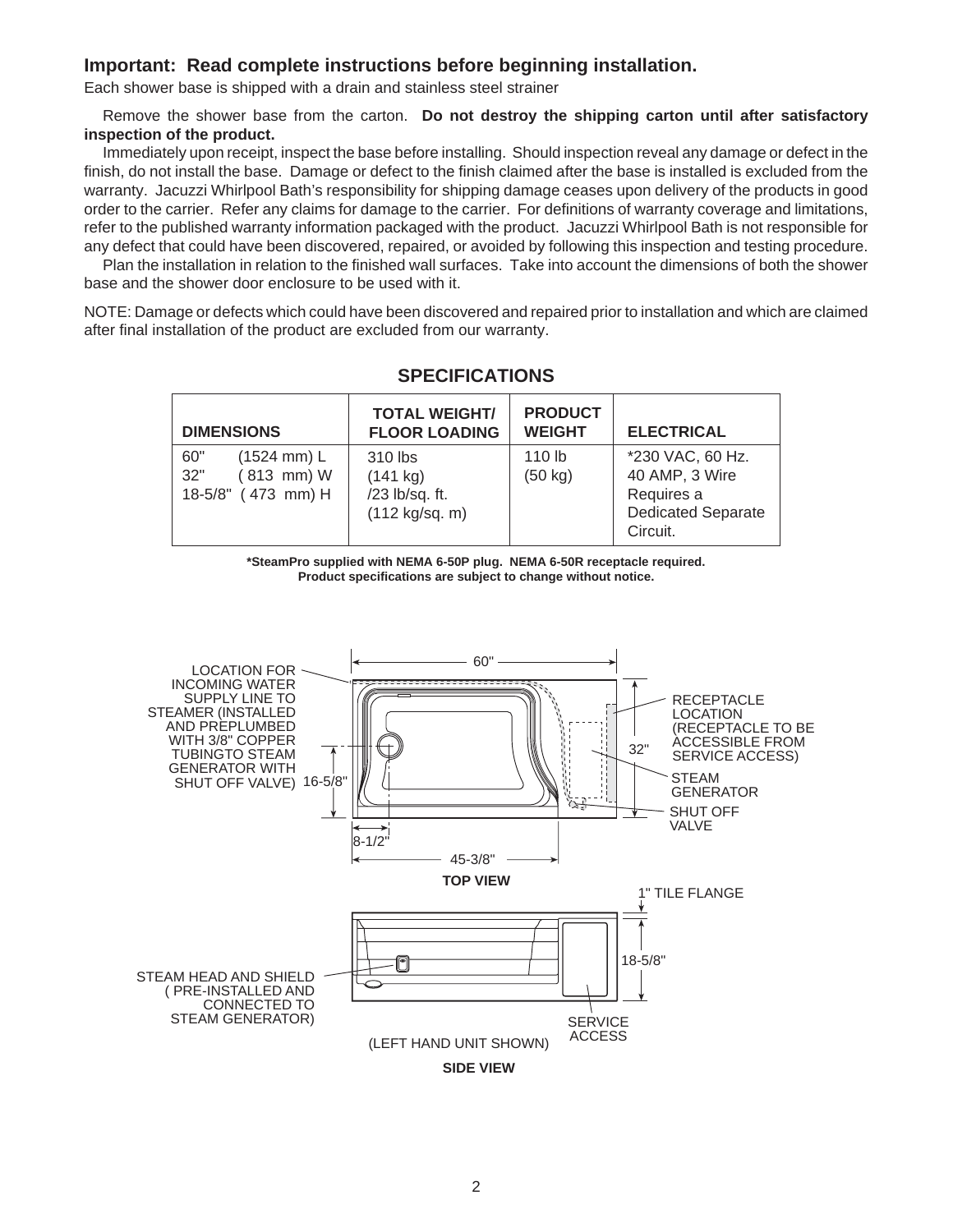## **Framing and Support**

The drain extends below the bottom of the base. Note that this requires a cutout in the floor.

**The floor structure beneath the base must be able to support a total weight of base, and bather.** The unit must be supported from the bottom of the base and **not** from the tile flange. If the subfloor is level, no other preparation is necessary. You can proceed to install the base.If the subfloor is not level, you **MUST** level the entire surface prior to installing the base. The use of materials that shim or provide a level installation are allowed provided the method used will ensure a level base that is supported from the bottom. Materials that may be used are a floor leveling compound, mortar, plaster or minimal expansion structural foam having a minimum density of 5 lbs/cubic ft.; however the base must remain level in order for it to drain properly and the foam feet must make full contact with the leveling material. Both sides of a joint or splice of subfloor should be level to each other. **When attaching the base flanges to stud wall, use shims to fill any gaps between the tile flange and studs.**

The shower base should be installed after construction of the studwall and after rough plumbing is in place using the self drilling screws provided with your unit.

It is important that the framed pocket be plumb and square and that the framing members be located as detailed in the framing illustration.

**The protective film liner inside the base is used to prevent damage to the finish from shoes, tools, etc. during installation. Before installation, remove liner to inspect for any defects, reapply and do not remove until final cleanup.**

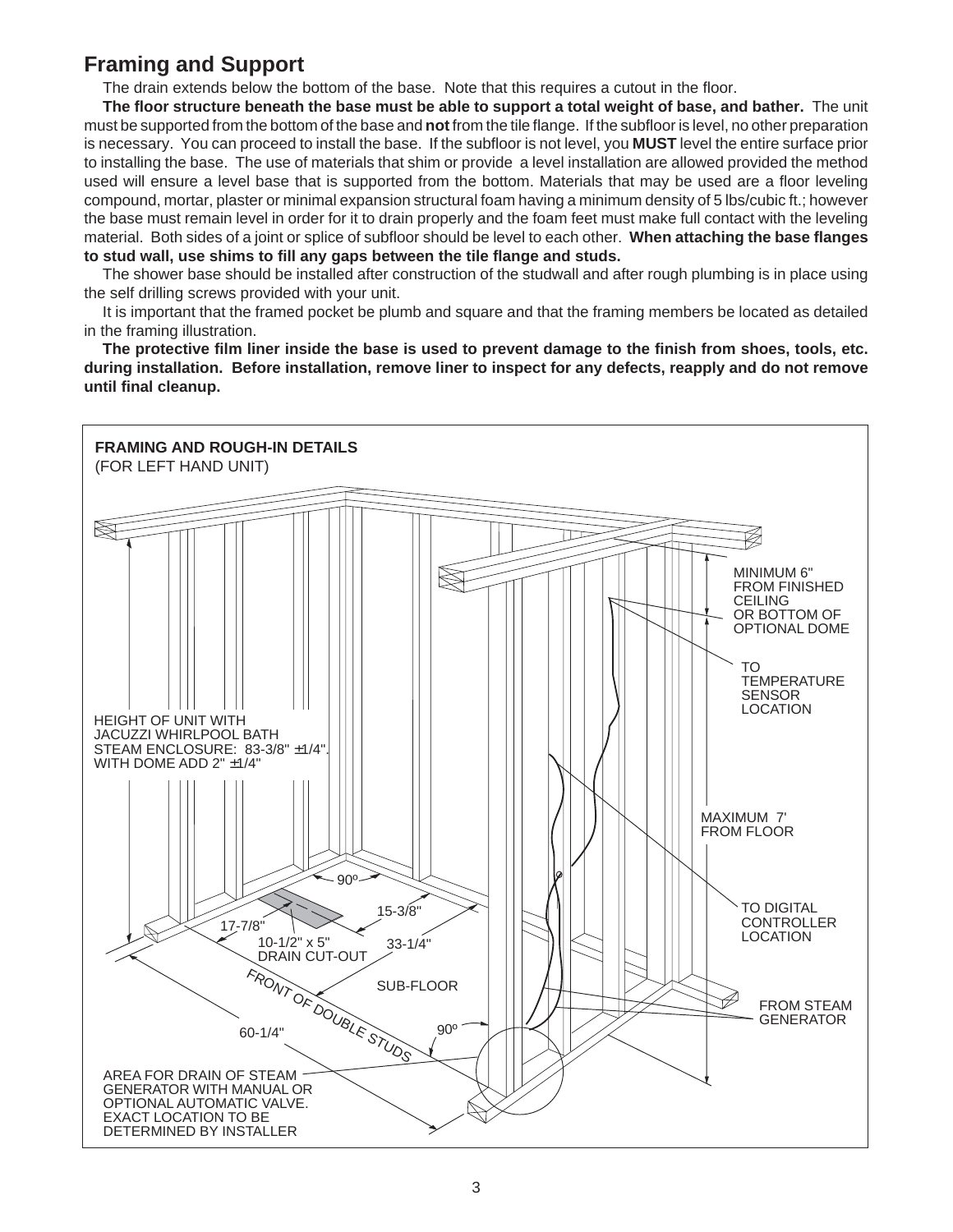

**UNIT WITH JACUZZI WHIRLPOOL BATH OPTIONAL STEAM ENCLOSURE**

## **Drain Down Locations**

There are several locations (left hand unit shown) where the optional automatic valve may be located when connecting to a drain line as shown in illustration. Right hand unit is mirror image. Exact location to be determined by installer.

The manual drain valve can be moved from its current position when connecting to a drain line.

To allow steam generator removal for maintenance or service, use a straight union.

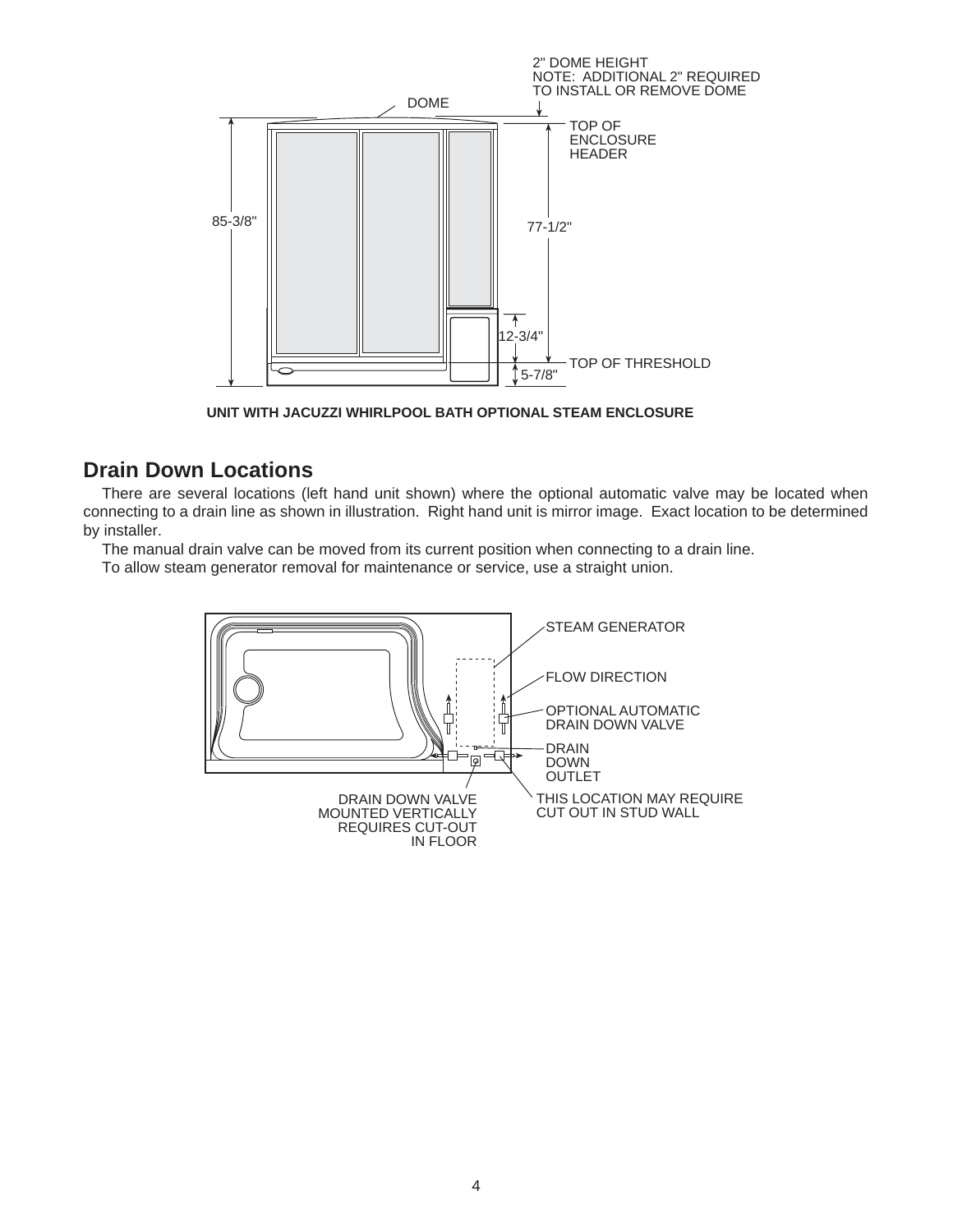## **Control and Temperature Sensor Cable Rough-in**

**A rough-in wiring kit is provided with unit to allow installer to locate and run wires to the temperature sensor and digital controller before finish walls are installed.**

#### **Control Cable Rough-in**

The low voltage control can be mounted **up to 25 feet** from the generator either inside or outside the steam room. String the 25' cable from the generator through 1/2" holes in the wall studs or ceiling joists to the controller location. Note: Do not staple through or damage cable. An option for tile rooms is to use the 1 gang rough-in box (provided) and install at the desired control mounting location. A mounting plate with proper 2" diameter hole is included with the control kit. Tile up to the 2" hole in the mounting plate.

#### **Temperature Sensor Rough-in**

It is recommended that the sensor be mounted in the steam room 6" from the ceiling or below bottom of dome, but not directly over the steam dispersion head or more than 7 feet above the floor. String the sensor cable from the sensor location through 1/2" holes in the wall studs or ceiling joists to the generator location. Leave 12" of slack at the sensor location. Note: Do not staple through or damage cable.

**Leave a couple of feet of sensor and control cable free behind the steam generator to allow for removal through access panel for maintenance or servicing if necessary.**



AND FITTINGS ARE NOT PROVIDED UNLESS OTHERWISE NOTED.

**Minerals in the water or poor water quality can shorten the life of the steam generator or cause erratic operation if the tank is not drained regularly. Drain the tank frequently. Jacuzzi Whirlpool Bath also strongly recommends purchasing and installing the optional automatic drain down valve. The tank will be drained automatically after each use after the water temperature lowers. Water filters and other conditioners are strongly recommended if the water is of poor quality.**

**The Automatic Tank Drain Valve must be installed where the steam generator may be exposed to freezing temperatures, e.g., in seasonal-use homes. (Water supply lines and water solenoid valve must not be allowed to freeze.) This option prevents standing water from remaining in the tank. The tank will be automatically drained through this valve when the water has cooled.**

**Read all warranty provisions before selecting a manual drain valve or the automatic drain down option.**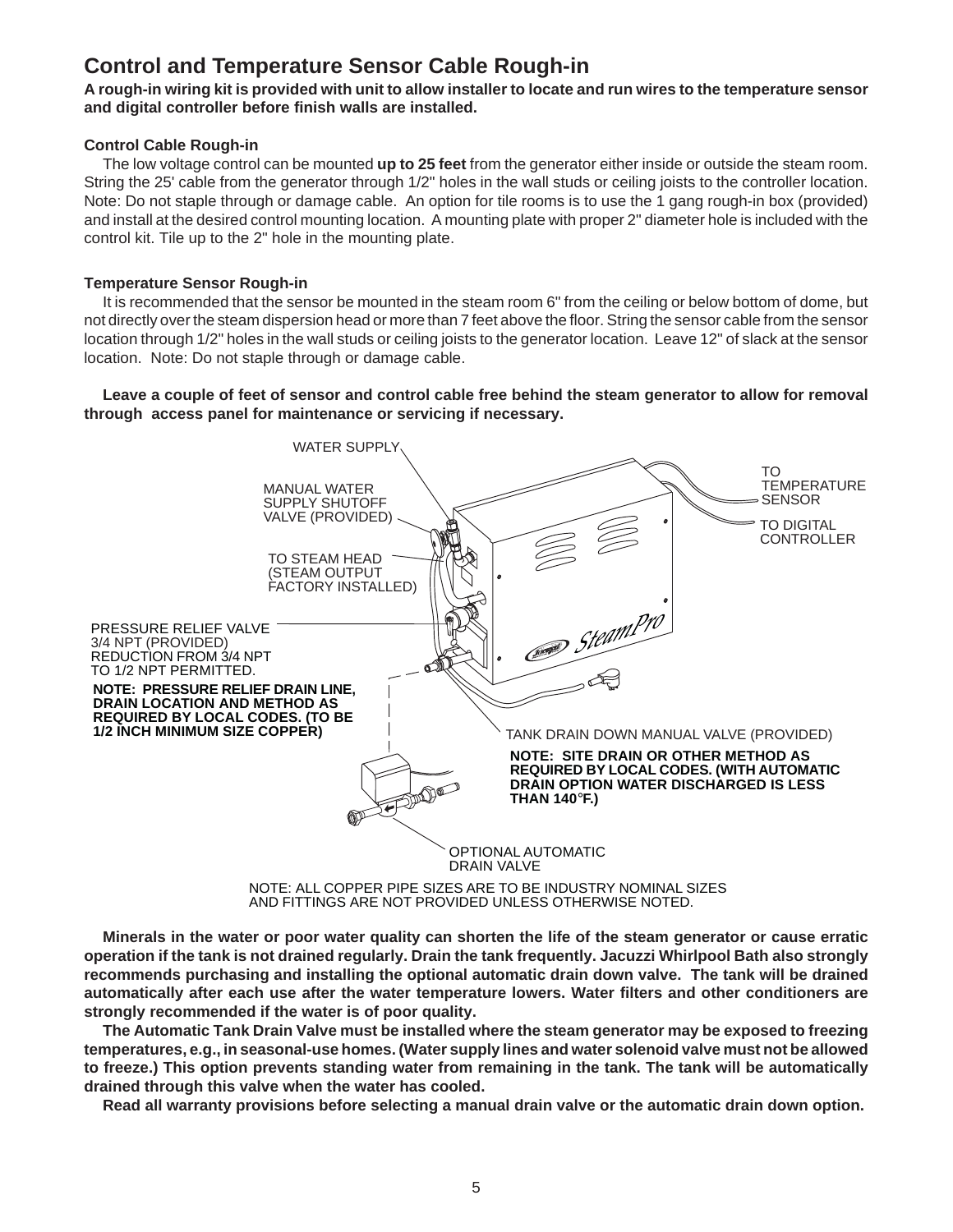## **Base Drain**

Remove the stainless steel strainer from the drain assembly. Disassemble the locknut and two gaskets from the back of the drain assembly. Apply a 1/4" bead of caulking (silicone) to the drain hole and insert the drain assembly. Replace the rubber washer, fiber washer, and lock nut in that order. Hand tighten the locknut. Remove excess sealant from finished side.

Apply a lubricant (common household liquid soap works well) to the inside of the rubber seal of the drain assembly.

**NOTE: Watertight installation of the drain is the installer's responsibility. Drain leakage is excluded from the Jacuzzi Whirlpool Bath warranty of this product.**

Slide the shower base into the framed opening and attach the shower base flange to the stud wall and blocking with screws provided.

**NOTE: If there is any gap between base flange and stud or blocking, shims MUST be used to prevent distortion or cracking of the flange.**



With a large screwdriver and the tool included with the drain, tighten the inside compression nut to seal the drain pipe connection. After drain is fully installed, test for proper drainage. If the shower base does not drain properly, rectify this condition before proceeding with the installation. **Jacuzzi Whirlpool Bath is not responsible for removal and/or reinstallation costs.**



## **Water Supply**

Consult local authorities for plumbing code requirements in your area. Connect house cold water supply to steam generator supply tubing.

**IMPORTANT: Jacuzzi Whirlpool Bath does not warrant connections of water supply fittings and piping or drain systems. Nor is it responsible for damage to the shower base which occurs during any installation procedure.**



## **Electrical Connections**

A separate circuit is required. Install a NEMA 6-50R receptacle to the studwall at least 4 inches above the floor. The receptacle is not provided.

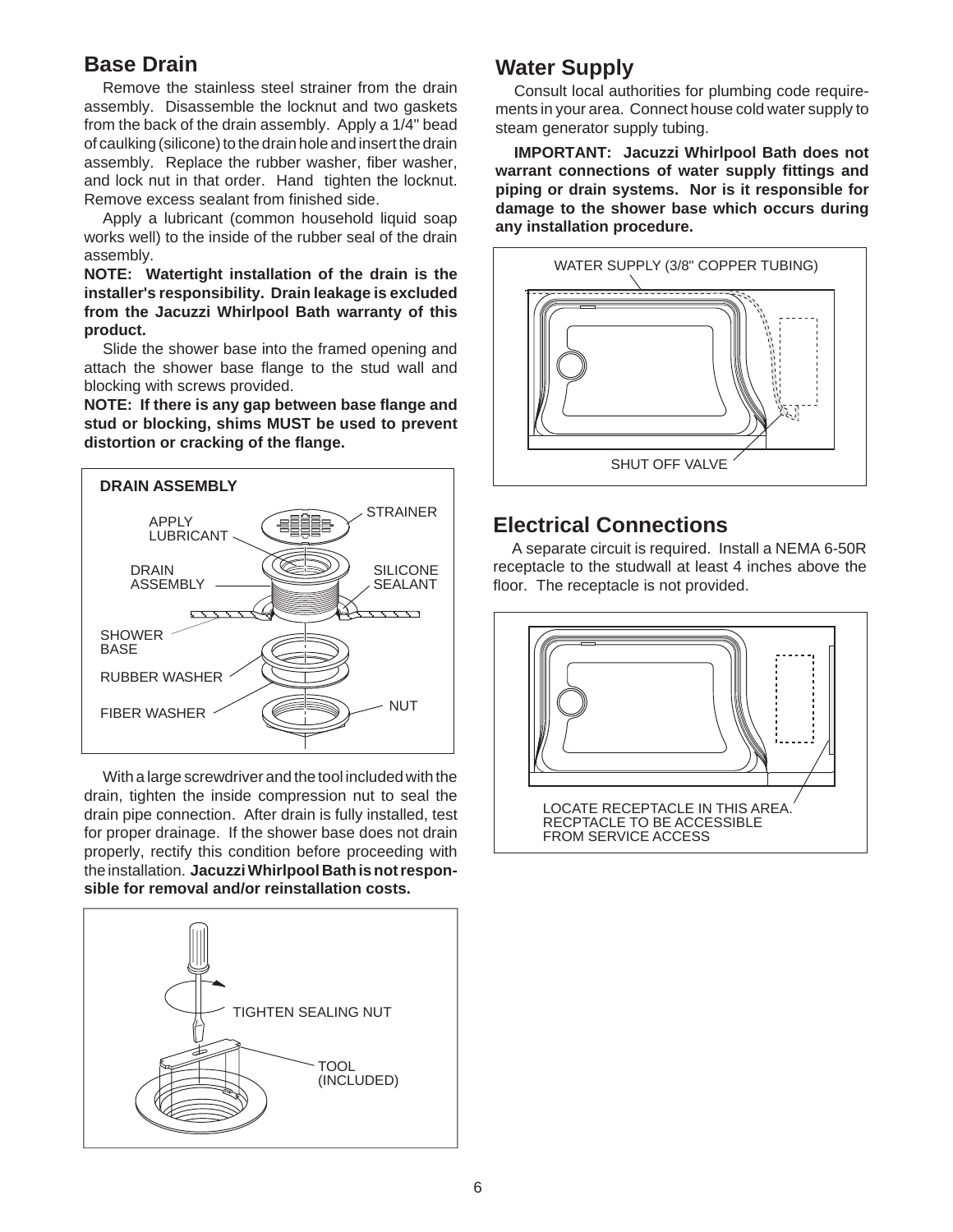## **Controller Mounting**

### **Finished Wall Mounting**

The low voltage control can be mounted directly to a finished wall either inside or outside the steam room. Using a 2" hole saw, drill a hole in the finished wall where the control is to be mounted (the control cable should already be roughed-in to this location). Locate the control cable, pull it out through the 2" hole and plug it into the connector on the back of the control housing. With the decorative cover removed, screw the two 3" control housing mounting screws 1/4" into the mounting bracket. See diagram. Run a bead of 100% silicon caulk in between the 2 ridges around the perimeter on the back of the control housing. See diagram. Insert the mounting bracket into the wall cavity by first pushing with the control housing and then with a hard flat surface on the control housing mounting screws which extend out through the control face. Once the mounting bracket has been inserted into the finished wall, center the control and tighten the mounting screws to draw the control housing securely against the finished wall. Do not over tighten the mounting screws. Install the decorative cover plate by sliding the top of the cover plate over the tab on the top of the control housing and pushing on the bottom of the cover plate to complete the snap fit.



#### **CONTROLLER MOUNTING IN FINISHED WALL**

#### **Tile Wall Mounting**

String the 25' cable from the control location through 1/2" holes in wall studs to the generator. Do not staple through or damage the cable. Use supplied cable only. A one gang junction box (provided) must be installed at the desired location. A mounting plate with a 2" hole is included. Tile up to the 2" hole in the mounting plate. To mount the control apply silicon sealant between the 2 ridges around the perimeter on the back of the control housing and press control against tile. Clean up any excess sealant. Connect the cable from the back of the steam generator to the digital controller.

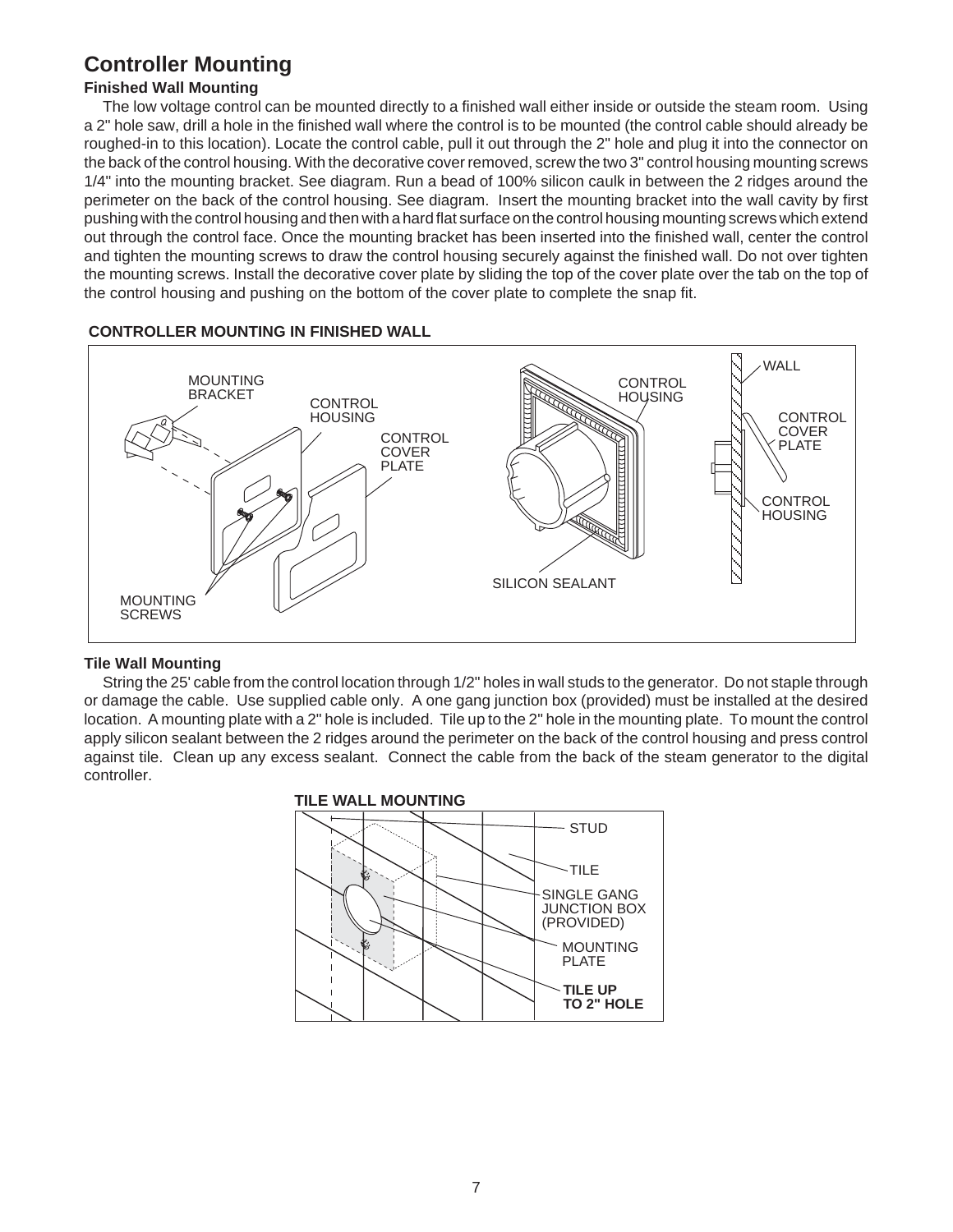## **Temperature Sensor Mounting**

The temperature sensor should be mounted 6" below the ceiling or dome, inside the steam room, but not directly over the steam dispersion head or more than 7 feet above the floor. Using a 7/8" hole saw, drill a hole in the finished wall where the sensor is to be mounted (the sensor cable should already be roughed-in to this location). Locate the sensor cable, pull it out through the hole and plug it into the temperature sensor. It is best to tape the sensor and cable connection together to avoid disconnection inside the wall. Apply silicon caulk as shown in diagram and insert the sensor in the hole. An optional trim ring is included with the sensor. If the 7/8" hole is jagged or is cut too large the trim ring may be used to cover the exposed edges. Make sure that the sensor probe is pointing down once installed. Tape the sensor in place while the silicone hardens.



## **Flange Mounting**

After base is in position secure flange to studs with screws provided. If there is a gap between flange and stud shims MUST be used.





## **Finish Materials**

Apply tile (or other finishing material) leaving a 1/8" gap between the finishing material and the base flange lip. Seal this gap with silicone sealant. Leave a minimum 1/4" weep hole at the back and front corners of the base . The weep holes are necessary to allow drainage from leakage through unsealed tiled grout.

Filling the area marked **DO NOT FILL** will prevent moisture from draining back into the base through the weep holes. This moisture is due to leakage through the tile grout. Sealing the tile grout will prevent this leakage.



**FRONT WEEP HOLE**





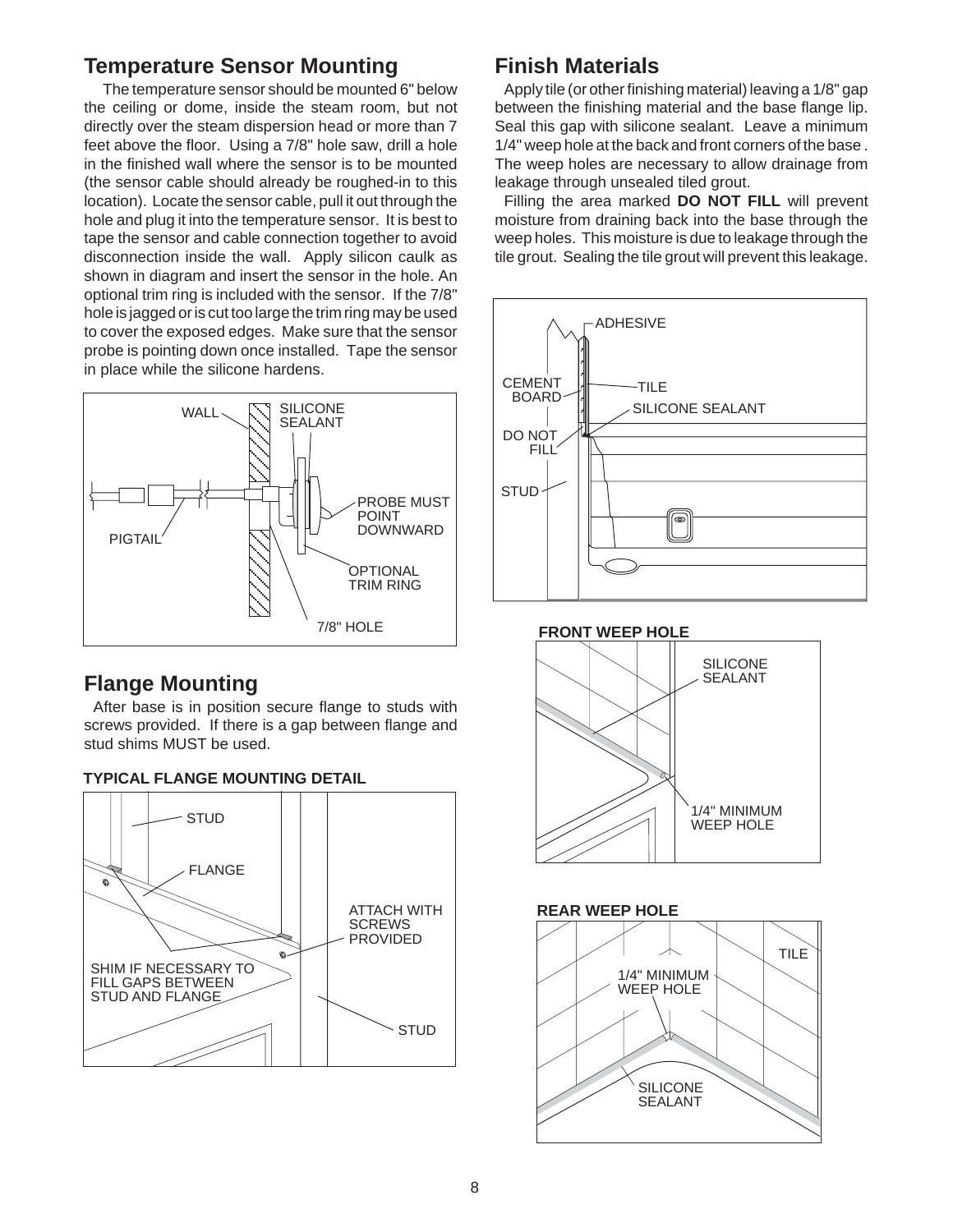Note: The combined thickness of the tile (or other finish material), adhesive and cement board must not exceed the edge of the vertical wall on the drain side.

This condition will not allow the wall jamb of the steam enclosure to sit flat against the vertical wall.



If there is a gap between the finish surface and the vertical wall, a filler piece (included with steam enclosure) may be required. Gap must not exceed 3/16". Silicone sealant will also be necessary to eliminate any additional gaps that may be present.



## **Service Access**

Service access is through the removable panel. To remove panel, grab the middle of the panel and bow outwards till clips disengage.



To reinstall the panel hold at an angle to the skirt and insert clip under edge of skirt opening. Bow the panel outward and insert clip on other side.



## **Clean-Up After Installation**

To avoid dulling and scratching the surface of the shower base, never use abrasive cleaners. A mild liquid detergent and warm water will clean soiled surfaces.

Remove spilled plaster with a wood or plastic edge. Metal tools will scratch the surface. Spots left by plaster or grout can be removed if lightly rubbed with detergent on a damp cloth or sponge.

Paint, tar, or other difficult stains can be removed with paint thinner, turpentine, or isopropyl alcohol (rubbing alcohol).

Minor scratches which do not penetrate the color finish can be removed by lightly sanding with 600-grit wet/dry sandpaper. You can restore the glossy finish to the acrylic surface of the shower base with a special compound, Meguiar's #10 Mirror Glaze. If that is not available, use automotive rubbing compound followed by an application of automotive paste wax.

Major scratches and gouges which penetrate the acrylic surface will require refinishing. Ask your Jacuzzi Whirlpool Bath dealer for special instructions.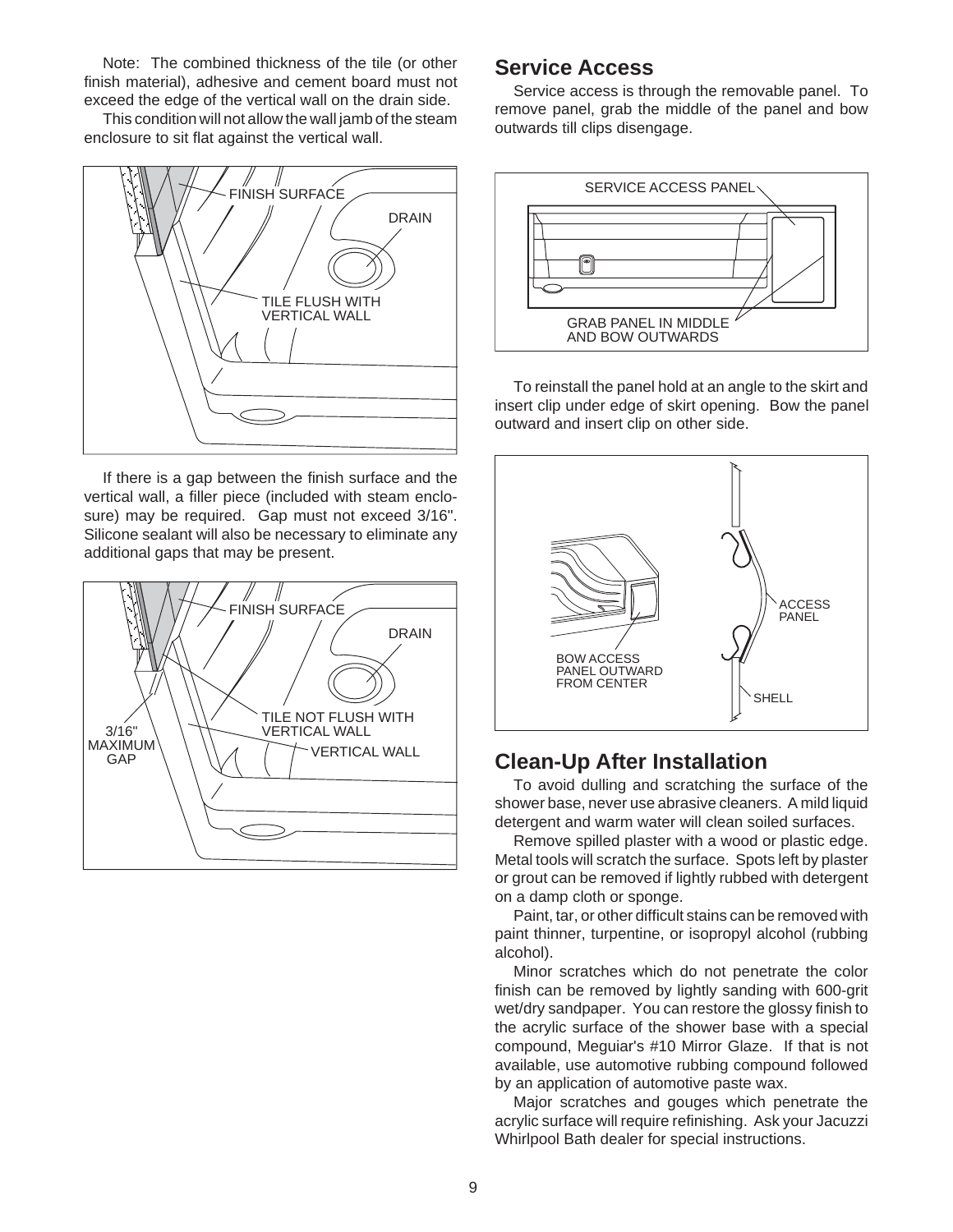## **Operation**

The digital control features an adjustable 60 minute time and temperature control with digital display. The actual room temperature and time remaining are alternately displayed every 5 seconds. The temperature can be adjusted in a range between 100 degrees and 125 degrees Fahrenheit with an initial default of 120 degrees. Once the set temperature is reached the ''soft steam'' feature automatically engages cutting steam production back to a single element. If the steam room temperature drops more than 5 degrees both elements will automatically engage.



### **Operation of Your Digital Time and Temperature Control**

1. Be sure the power circuit and water supply to the generator are on.

2. Press the ON/OFF button on the control until the temperature is displayed.

3. The generator should produce steam in 5 to 10 minutes and will turn off automatically in 60 minutes or less depending on the set time. The control will alternately display time remaining and the actual temperature at the sensor in your steam room every 5 seconds.

4. To change the time setting press and hold the TIME button on the control. Continuing to hold the button will cause the time to increase in 5 minute increments from the prior setting. At 60 minutes the time setting will scroll backwards to 5 minutes. To shut down the generator press the ON/OFF button.

5. To change the preset temperature setting press and hold the TEMP button on the control. While continuing to hold the button, the temperature display will increase in 1 degree increments from the prior setting to 125 degrees Fahrenheit. At 125 degrees Fahrenheit the temperature setting will decrease in 1 degree increment to the lowest setting, 100 degrees Fahrenheit.

6. The TIME and TEMP set points are remembered for your next bath unless power to the steam generator is lost.

## **Maintenance of the SteamPro Unit**

Maintenance of the SteamPro includes flushing and visually inspecting for water leaks.

To remove the unit remove the access panel. Turn off power to the unit and disengage the power cord. Turn the water supply off at the shut off valve and drain the tank (if necessary). Disconnect all plumbing. Cut and discard shipping restraint. Remove 2 screws holding mounting bracket to wood plank. Slide unit toward front of base and remove. The reinstallation is the reverse of the removal procedure. It is not necessary to replace the shipping restraint.

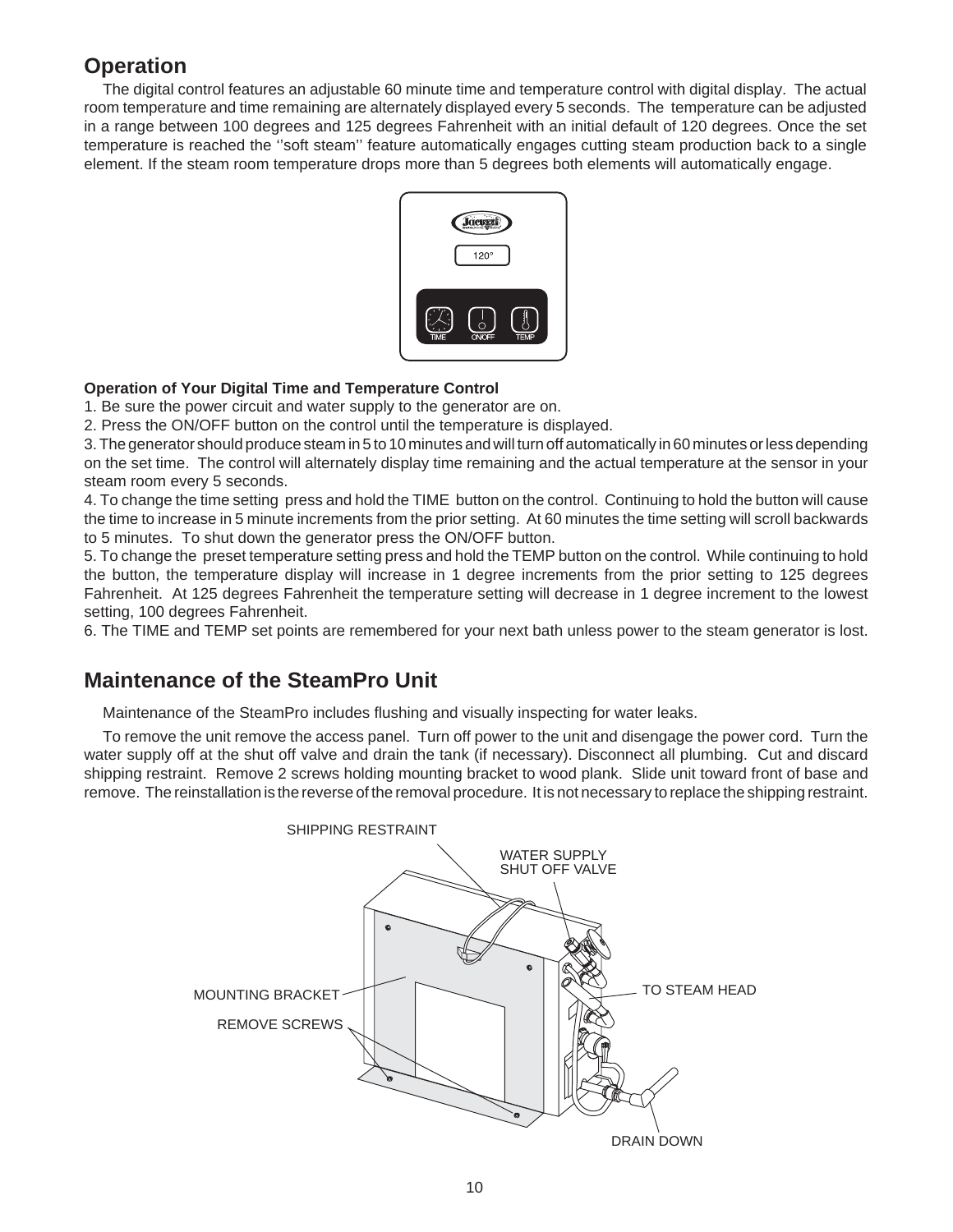## **Troubleshooting**

There are no user serviceable parts in the Generator. All repair should be performed by a qualified service person. For additional assistance or the factory authorized service person nearest you call the Service Department at 1-800- 363-0251 (This number is only for service for the steam generator.). The Trouble Shooting Guide below is meant as a general aid only. Follow ACTION TO BE TAKEN in order until the problem is resolved.

| <b>SYMPTOMS</b>                                                                                                                                          | <b>PROBABLE CAUSES</b>                                                                                                                                                        | <b>ACTION TO BE TAKEN</b>                                                                                                                                                                                                                                                                                                                                                                                                                                                                                                                                                                                                                                                                                                               |
|----------------------------------------------------------------------------------------------------------------------------------------------------------|-------------------------------------------------------------------------------------------------------------------------------------------------------------------------------|-----------------------------------------------------------------------------------------------------------------------------------------------------------------------------------------------------------------------------------------------------------------------------------------------------------------------------------------------------------------------------------------------------------------------------------------------------------------------------------------------------------------------------------------------------------------------------------------------------------------------------------------------------------------------------------------------------------------------------------------|
| Control won't<br>turn "ON"<br>(Control light<br>off).                                                                                                    | Improper power supplied (no<br>power).<br>Control improperly conntected.<br>"PCA" printed circuit assembly<br>is faulty.<br>Control cable is faulty.<br>Contol is faulty.     | 1. a. Make sure circuit breaker is "ON".<br>b. Using a voltmeter, check the voltage across the two fuses on the "PCA"<br>printed circuit assembly. Voltage should be 208V / 240V.<br>c. Check fuses on the PCA. If fuse(s) are blown, replace with Buss#<br>MDL 15/100 or equivalent fuse. If the fuse blows again - call<br>Service Department.<br>2. Check control(s) installed per Section 6-5.<br>3. Replace PCA printed circuit assembly - call Service Department.<br>4. Replace control cable - call Service Department.<br>5. Replace the control - call Service Department.                                                                                                                                                    |
| Control "OFF".<br>(Control light off)<br>Water won't shut<br>off and runs out<br>of the steam<br>head.                                                   | Water solenoid valve is stuck<br>open.<br>"PCA" printed circuit assembly<br>is faulty.                                                                                        | 1. Turn off power to the generator. If the water stops, go to step 3.<br>2. a. Remove the water solenoid valve, dissassemble, clean,<br>re-assemble, and check for proper operation.<br>b. Replace valve - call Service Department.<br>3. Replace the "PCA" printed circuit assembly - call Service Department.                                                                                                                                                                                                                                                                                                                                                                                                                         |
| Control "ON".<br>(Control light<br>on) Water won't<br>shut off and runs<br>out of the steam<br>head.                                                     | "PCA" printed circuit assembly<br>is faulty.<br>Connection between the blue<br>wire and the water level probe<br>is faulty.<br>Unit improperly grounded.                      | 1. Check that the blue wire is properly attached to the water level probe.<br>2. Check that the generator is properly grounded.<br>3. Check the green ground wires to the "PCA" printed circuit assembly.<br>4. Replace the "PCA" printed circuit assembly - Service Department.                                                                                                                                                                                                                                                                                                                                                                                                                                                        |
| Control "ON"<br>(Control light<br>on), Tank<br>drained.<br>Unit won't fill.                                                                              | No water supplied (turned off?)<br>Plugged water solenoid valve.<br>Water solenoid valve is faulty.<br>"PCA" printed circuit assembly<br>is faulty.<br>Level probe is faulty. | 1. Check for proper water supply (Supply valve "on"). Check for closed drain valve.<br>2. Remove the blue wire from the level probe. If the unit fills, clean or replace the<br>level probe.<br>3. Reconnect the shortest wire to the level probe. At the water valve solenoid, slide<br>back the blue connector enough to get the voltmeter probes on the solenoid<br>terminals. Measure the voltage across the solenoid terminals. If it is not 208V /,<br>240V replace the printed circuit assembly. If 208V / 240V is found proceed<br>with steps $4 & 5$ .<br>4. Remove water solenoid valve; disassemble, clean, reassemble, and check for<br>proper operation.<br>5. Replace the water solenoid valve - call Service Department. |
| (Auto Drain Only<br>Installations)<br>Control turned<br>"OFF" tank<br>does not drain<br>after 25 minutes<br>and motorized<br>drain valve stays<br>dosed. | "PCA" printed circuit assembly<br>is faulty.<br>Drain valve may be clogged<br>with calcium.                                                                                   | 1. a. Make sure 25 minutes has elasped.<br>b. Disconnect drain valve wires. If drain valve opens replace "PCA".<br>2. a. Disassemble drain valve and clean.<br>b. Clean tank using deliming solution                                                                                                                                                                                                                                                                                                                                                                                                                                                                                                                                    |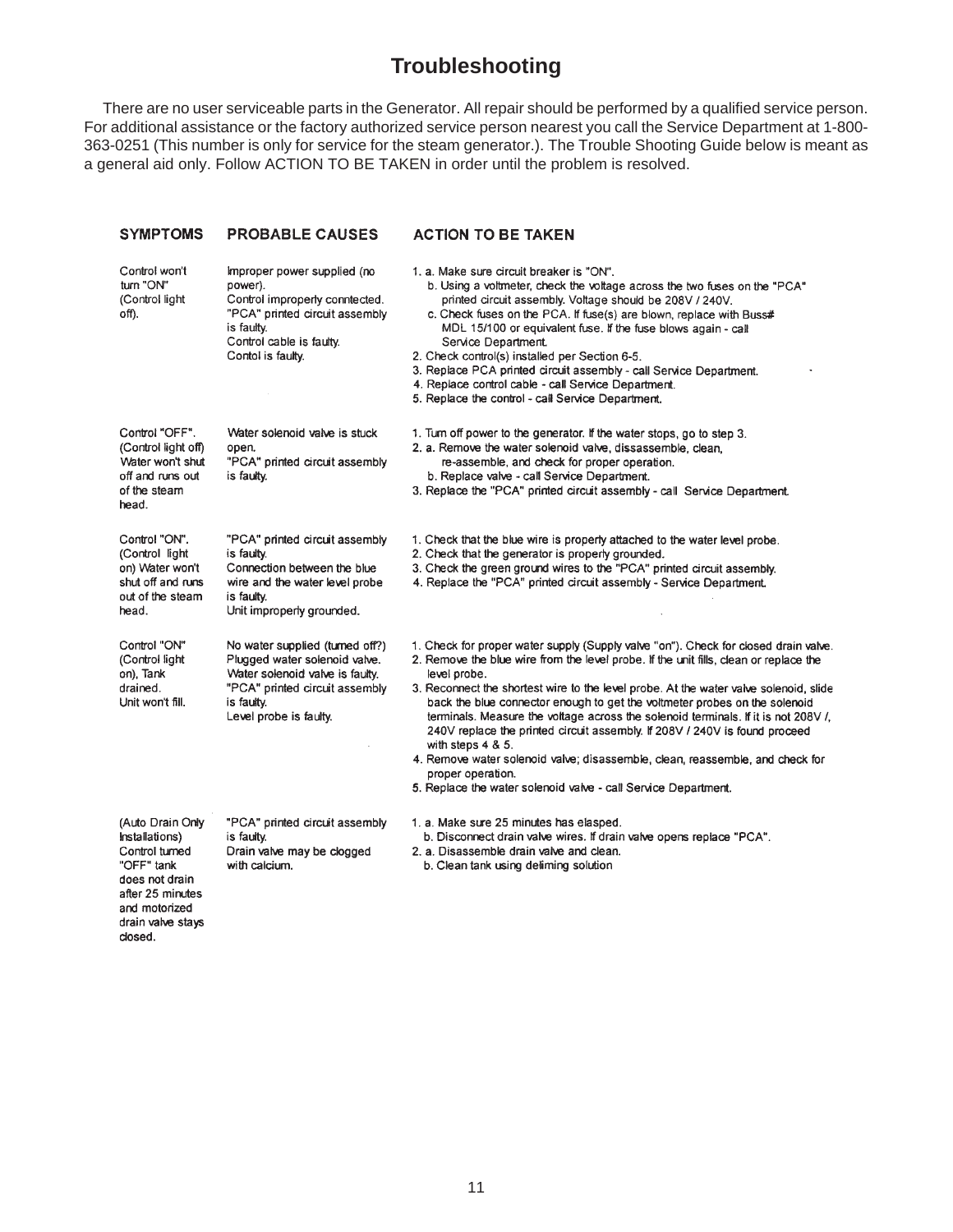# **Troubleshooting**

| <b>SYMPTOMS</b>                                                                                                                                     | <b>PROBABLE CAUSES</b>                                                                                                                | <b>ACTION TO BE TAKEN</b>                                                                                                                                                                                                                                                                                                                                                                                                                                                                                                                                                                                                                                                                                                                                                                                                                                                                                                                                                                                                                                                                                         |  |
|-----------------------------------------------------------------------------------------------------------------------------------------------------|---------------------------------------------------------------------------------------------------------------------------------------|-------------------------------------------------------------------------------------------------------------------------------------------------------------------------------------------------------------------------------------------------------------------------------------------------------------------------------------------------------------------------------------------------------------------------------------------------------------------------------------------------------------------------------------------------------------------------------------------------------------------------------------------------------------------------------------------------------------------------------------------------------------------------------------------------------------------------------------------------------------------------------------------------------------------------------------------------------------------------------------------------------------------------------------------------------------------------------------------------------------------|--|
| Control "ON".<br>(Control light on)<br>Unit won't steam.<br>Note: Steam lit<br>steadily or<br>Time/Temp properly<br>displayed on Digital<br>Display | Unit has not filled completely.<br>Heating elements burnt out.<br>Level probe faulty.<br>"PCA" printed circuit assembly is<br>faulty. | 1. a. Push the control "OFF".<br>b. Open the drain valve allowing tank to drain completely.<br>c. Close the drain valve.<br>d. Push the control "ON".<br>e. Unit will begin filling, listen for a click noise. Within 20 seconds after<br>click noise is heard, the water fill will shut off. This will indicate the<br>tank is full. Go to step 3, if the tank does not fill - See SYMPTOMS:<br>"Unit won't fill up".<br>2. If the tank filled but the relay click was not heard, temporarily ground the<br>two long probes. If the click is heard as each probe is grounded, replace the<br>level probe. If the click is not heard replace the "PCA" printed circuit<br>assembly.<br>3. After it has been determined that the tank has filled and the click noise<br>was heard, remove the heating element access panel. Using a voltmeter,<br>check the voltage between the two wires on each heating element - the<br>voltage should be 208V/240V. If proper voltage is found call the factory for<br>replacment heating elements. If no voltage is found - check wiring diagram -<br>call Service Deparment. |  |
| Control "ON".<br>Digital Control<br>displays "E001"                                                                                                 | Temperature sensor not connected.                                                                                                     | 1. Check that the sensor cable is connected to J4 on the "PCA" printed<br>circuit assembly.<br>2. Check the cable connection to the temperature sensor.<br>3. Replace sensor and/or cable - call Service Department.                                                                                                                                                                                                                                                                                                                                                                                                                                                                                                                                                                                                                                                                                                                                                                                                                                                                                              |  |
| Control "ON".<br>Digital Control<br>displays "E002"                                                                                                 | Temperature sensor or cable shorted.                                                                                                  | 1. Check sensor cable for damage from nail/staple puncture.<br>2. Check sensor cable ends for frayed/exposed wire strands.<br>3. Replace sensor and/or cable - call Service Department.                                                                                                                                                                                                                                                                                                                                                                                                                                                                                                                                                                                                                                                                                                                                                                                                                                                                                                                           |  |
| Control "ON".<br>Digital Control<br>displays "E003"                                                                                                 | Control improperly connected.                                                                                                         | 1. Check that the control cable is properly plugged in at the control and at the<br>generator. Digital Control to primary SK3 connector on the PCA. Turn off<br>power supply, wait one (1) minute then turn back on. Check for proper<br>operation. If "E003" is still displayed turn off power supply, remove control<br>cable and plug into secondary SK4 connector. Turn on power supply and<br>check for proper operation. If "E003" is still displayed turn off power and call<br>Service Department.                                                                                                                                                                                                                                                                                                                                                                                                                                                                                                                                                                                                        |  |
| Control "ON".<br><b>Digital Control</b><br>displays ">>>"                                                                                           | Steambath temperature over 132°.<br>Sensor/cable faulty.                                                                              | 1. If bath is too hot, shut off circuit breaker and call Service Department.<br>2. Treat as "E002" fault above.                                                                                                                                                                                                                                                                                                                                                                                                                                                                                                                                                                                                                                                                                                                                                                                                                                                                                                                                                                                                   |  |
| Control "ON".<br>"STEAM" LED light<br>blinking                                                                                                      | Control improperty connected.<br>Sensor/cable faulty.<br>Control faulty.                                                              | 1. Check that the control cable is properly plugged in at the control and at the<br>generator. Connect Control to primary SK1 connector on the PCA. Turn off<br>power supply, wait one (1) minute then turn back on. Check for proper<br>operation. If "STEAM" is still "blinking", turn off power supply and call Service<br>Department.<br>2. Check sensor/cable as with Digital "E001" and "E002"<br>3. Replace Control - call Service Department.                                                                                                                                                                                                                                                                                                                                                                                                                                                                                                                                                                                                                                                             |  |
| Control won't turn<br>"OFF"<br>(Control light off).                                                                                                 | Control is faulty.                                                                                                                    | 1. Replace the control - call Service Department.                                                                                                                                                                                                                                                                                                                                                                                                                                                                                                                                                                                                                                                                                                                                                                                                                                                                                                                                                                                                                                                                 |  |
| Control "OFF"<br>Unit won't shut off.                                                                                                               | "PCA" printed circuit assembly is<br>faulty.                                                                                          | 1. Turn off the power to the generator, replace printed circuit assembly - call<br>Service Department.                                                                                                                                                                                                                                                                                                                                                                                                                                                                                                                                                                                                                                                                                                                                                                                                                                                                                                                                                                                                            |  |
| Water continually<br>sputters out of steam<br>head.                                                                                                 | Foaming contaminants in the water.                                                                                                    | 1. Flush tank 3 times. See section 8, flushing procedure.<br>2. Call Service Department.                                                                                                                                                                                                                                                                                                                                                                                                                                                                                                                                                                                                                                                                                                                                                                                                                                                                                                                                                                                                                          |  |
| Unable to adjust<br>Time or Temp setting<br>with Digital Control                                                                                    | Control faulty.<br>"PCA" printed circuit assembly is<br>faulty.                                                                       | 1. Replace control - call Service Department.<br>2. Replace PCA - call Service Department.                                                                                                                                                                                                                                                                                                                                                                                                                                                                                                                                                                                                                                                                                                                                                                                                                                                                                                                                                                                                                        |  |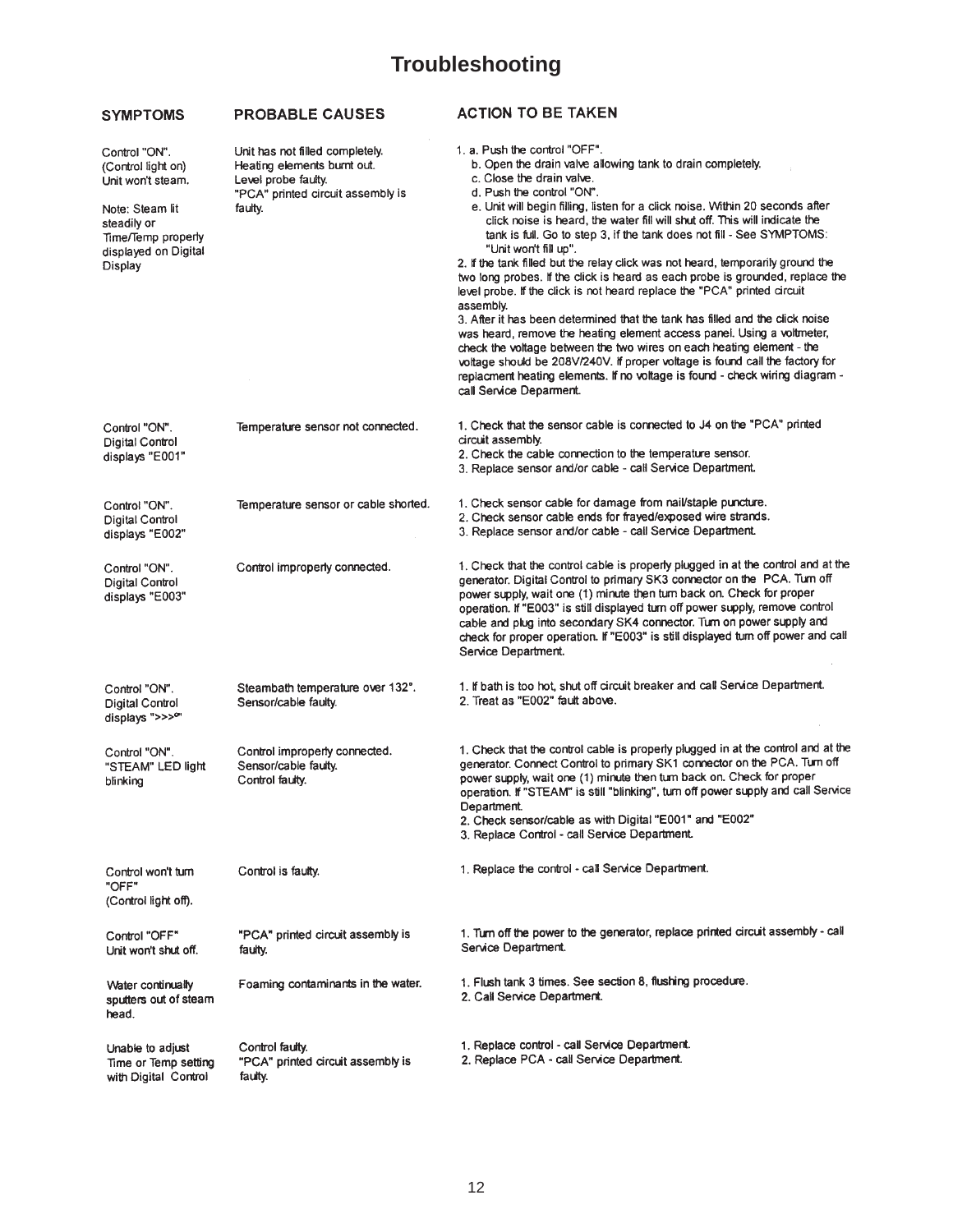## **Wiring Diagram**

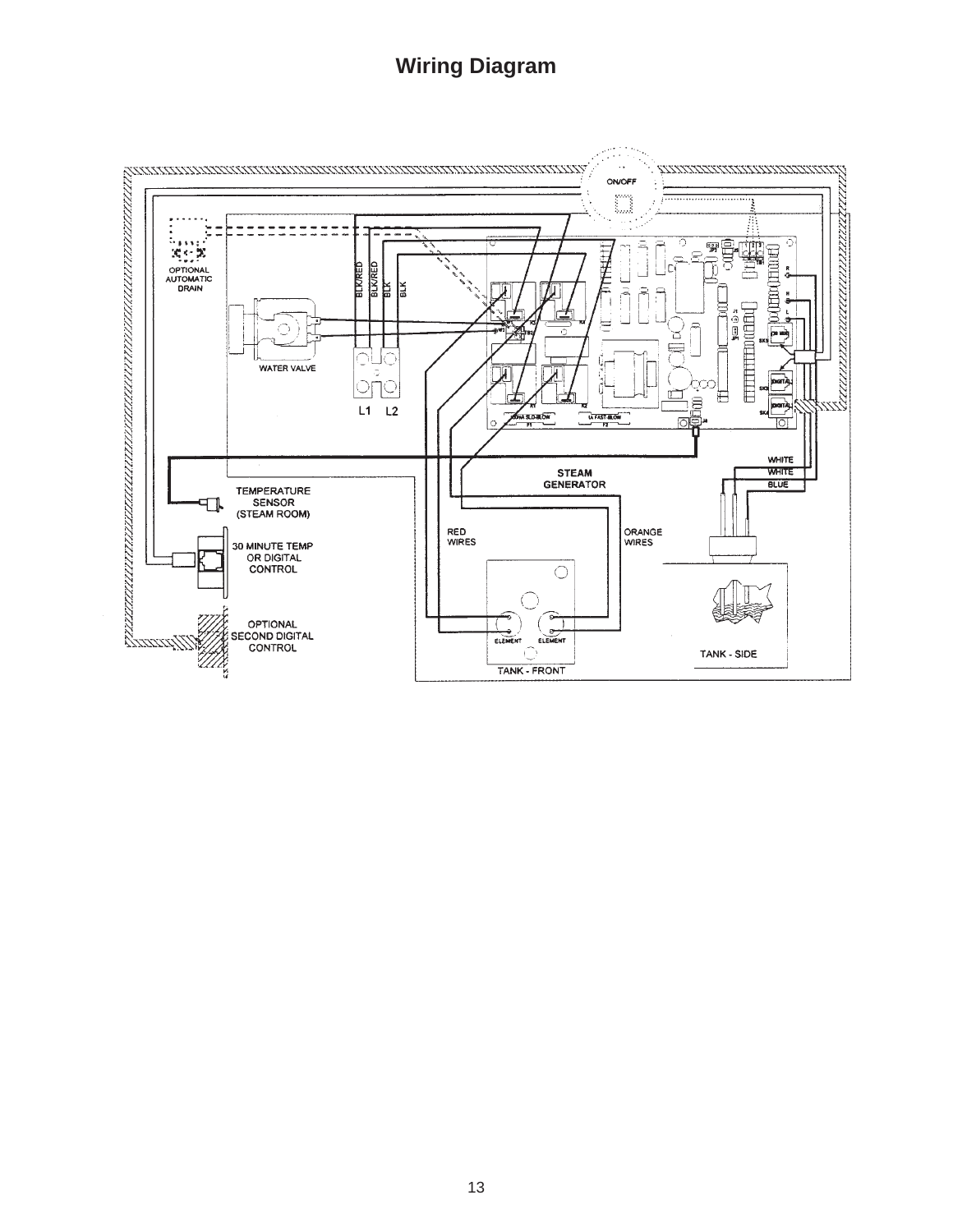#### **PRODUCT SPECIFICATIONS ARE SUBJECT TO CHANGE WITHOUT NOTICE. USE INSTALLATION INSTRUCTIONS SUPPLIED WITH PRODUCT.**

Jacuzzi Whirlpool Shower base has obtained applicable code (standards) listings generally available on a national basis for products of this type. It is the responsibility of the installer/owner to determine specific local code compliance prior to installation of the product. Jacuzzi Whirlpool Shower base makes no representation or warranty regarding, and will not be responsible for any code compliance.

## **JACUZZI WHIRLPOOL BATH**

**Jacuzzi Whirlpool Bath** P.O. Box 702168, Dallas, TX 75370-2168 **Service Support:** Call (800) 288-4002

©2002 Jacuzzi Whirlpool Bath T87100 8/13/04

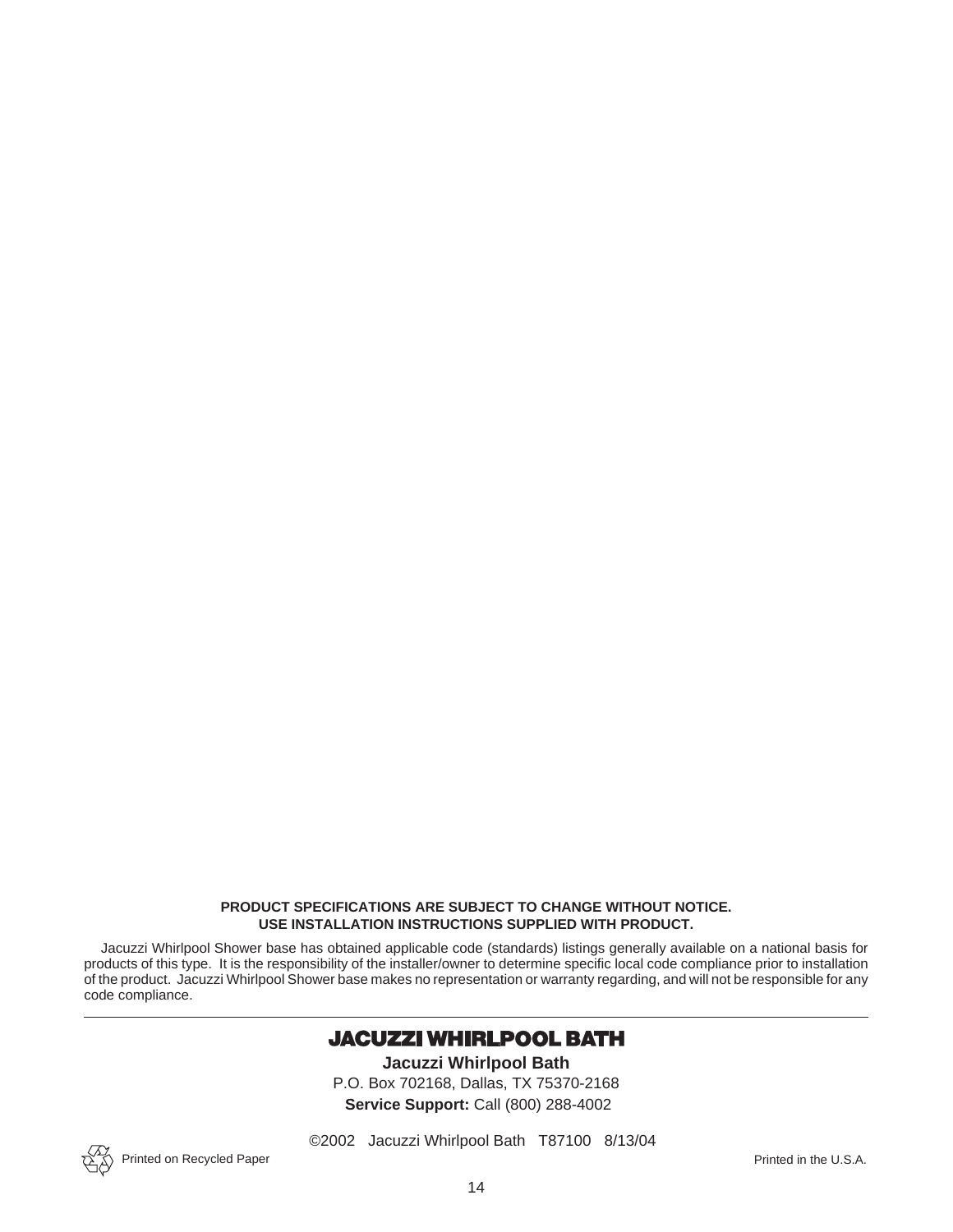# **Jacuzzi Whirlpool Bath Limited Warranty Steam Generator Products**

Jacuzzi Whirlpool Bath, warrants that its Steam Generators (warranted products) are free of manufacturing defects both as to workmanship and material for 5 years and it will replace or repair defective parts or equipment for the period of time and in accordance with the conditions set forth below. The terms of the warranty will be administered by Saunatec Inc. dba, AMEREC.

1. Applicability. This warranty applies when the warranted product (a) is installed in accordance with installation instructions provided, (b) is properly and reasonably maintained, and (c) has not been subjected to damage, misuse, or abuse.

2. Registration. This warranty becomes valid only after the Limited Warranty Registration form, provided with this warranty, is completely filled in and signed by the original purchaser and mailed to AMEREC within sixty (60) days from the date of original installation. This warranty is nontransferable and shall extend only to the original purchaser.

3. Duration of Warranty. AMEREC or it's authorized representative will provide parts to replace those with manufacturing or workmanship defects for a period of five (5) years from the date of original installation, except when the warranted product is installed in commercial locations such as clubs, condominiums, apartments, spas or military facilities. In commercial locations, AMEREC or its authorized representative will provide parts to replace those with manufacturing or workmanship defects for a period of one (1) year from the date of original installation. Additionally, for noncommercial locations in the United States AMEREC or its authorized representative will provide reasonable labor to replace defective parts for a period of two (2) years from the date of original installation and three (3) additional years if the product is returned to the factory.

4. Warranty Work. All warranty work must be (a) authorized by AMEREC before it is performed; and (b) performed only by authorized AMEREC representatives. This warranty shall not apply to any charges for parts or labor incurred before receiving approval by AMEREC.

5. Return Authorization Number. A return authorization number assigned by an AMEREC representative must accompany all returned parts. Parts which are returned without a return authorization number may not be repaired or replaced.

> Jacuzzi Whirlpool Bath C/O AMEREC P.O. Box 2258 Woodinville WA, 98072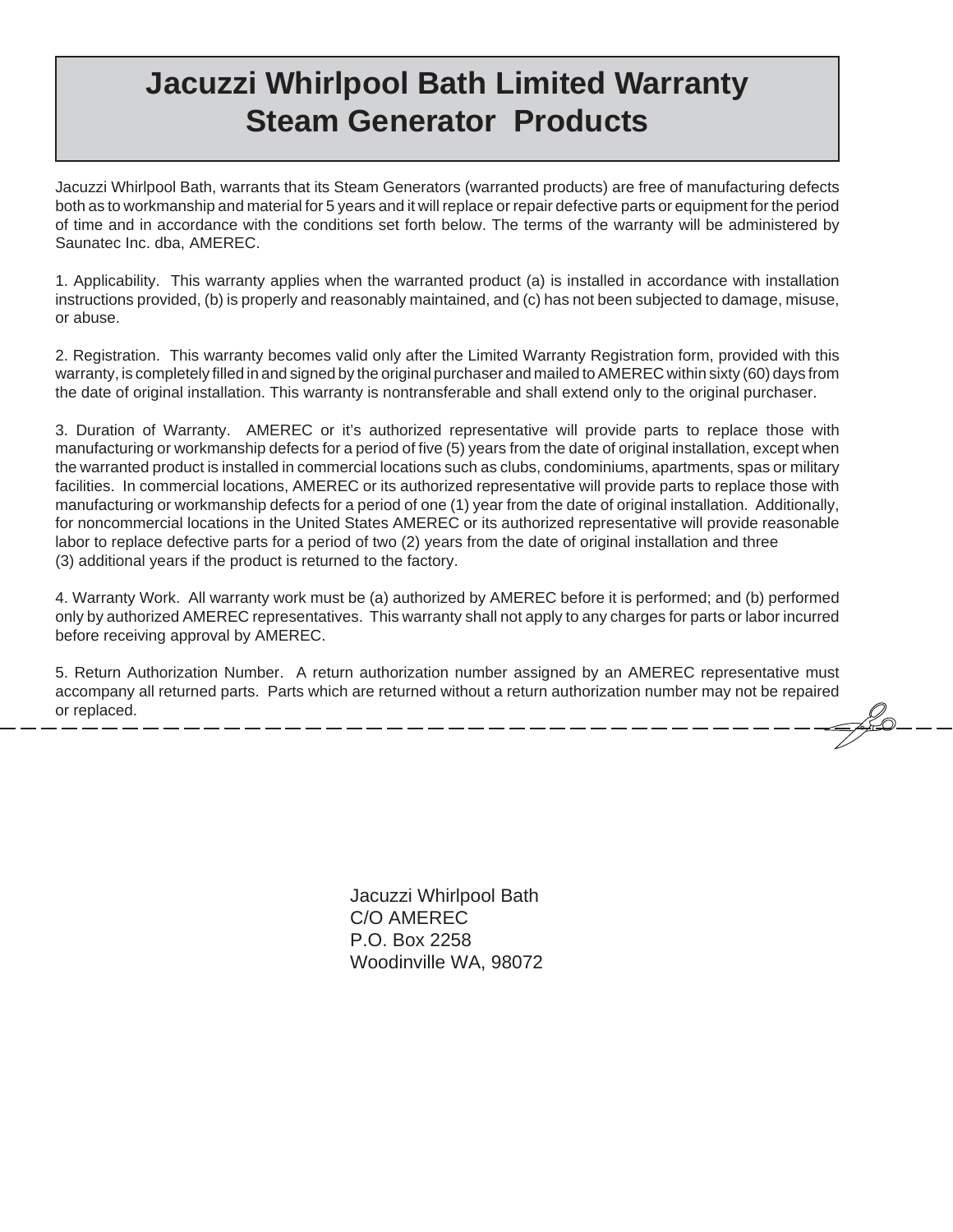6. Procedure. Requests for repair or replacement, a return authorization number, or warranty information should be directed to AMEREC by calling toll-free 1-800-363-0251 or by writing to AMEREC, 17683 128th Place N.E., Woodinville, WA 98072. Defective product or parts returned for repair or replacement must be shipped prepaid to AMEREC at the above address. Shipping costs for return of replacement product or parts to the purchaser will be at the expense of the purchaser.

7. Limitations, Exclusions, and Remedies. There are no warranties which extend beyond the descriptions on the face hereof. This limited warranty is in lieu of all warranties, expressed or implied, and of all other obligations or liabilities on the part of Jacuzzi Whirlpool Bath. There shall be no implied warranty of merchantability. Jacuzzi Whirlpool Bath neither assumes nor authorizes any person to assume for it any other obligation or liability in connection with the sale of its products. Damages for breach of this warranty shall not exceed the lesser of the cost of repair or replacement. Repair or replacement shall be the exclusive remedy available to the purchaser.

Under no circumstances shall Jacuzzi Whirlpool Bath be liable by virtue of this warranty or otherwise for any special, indirect, secondary, incidental, or consequential damage of any nature to any person or property arising directly or indirectly out of the use or inability to use a warranted product.

Some States do not allow limitations on how long an implied warranty lasts, or the exclusion or limitation of incidental or consequential damages, so the above limitations and exclusions may not apply to you.

8. Disputes. Any lawsuit alleging breach of this limited warranty shall be commenced within one year from the date of breach. In addition, any such lawsuit may be commenced only in King County, Washington.

This warranty gives you specific legal rights, and you may also have other rights which vary from State to State.

#### LIMITED WARRANTY REGISTRATION FORM Please fill out and return within 60 days of installation to: AMEREC, P.O. Box 2258, Woodinville WA 98072

FLO

The undersigned hereby acknowledges the receipt of Jacuzzi Whirlpool Bath Limited Warranty and affirms that the date of installation was and the second of the equipment has been date of installation was the equipment has been completed according to the Jacuzzi Whirlpool Bath installation instructions furnished with the equipment and that I have read, understand and agree to the conditions and terms of the Jacuzzi Whirlpool Bath Limited Warranty in its entirety.

|  | $\mathsf{Zip} \_\_\_\_\$ |
|--|--------------------------|
|  |                          |
|  |                          |
|  |                          |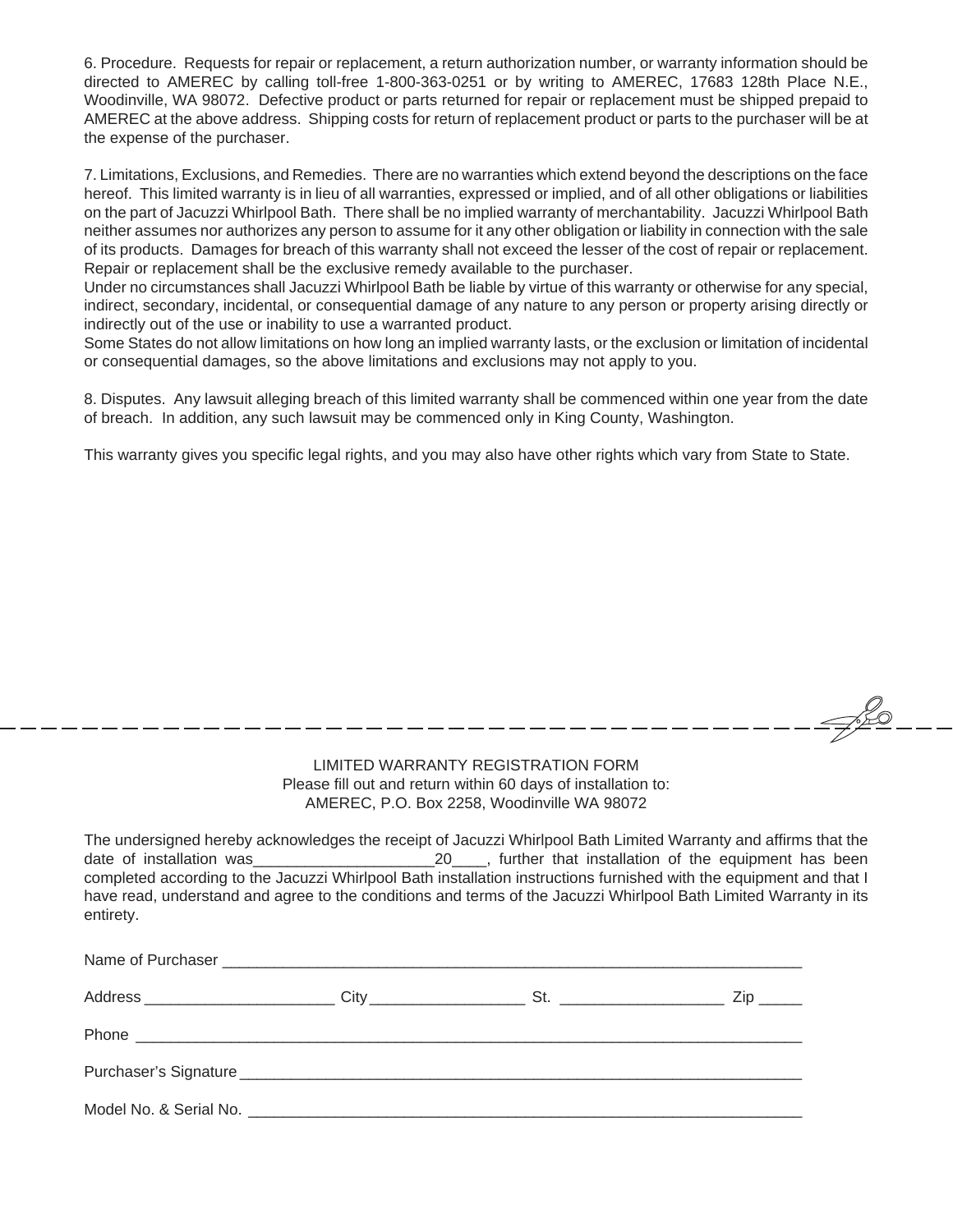# **Jacuzzi Whirlpool Bath Limited Warranty Builder Group Bath Product**

#### **WARRANTY COVERAGE**

Jacuzzi Whirlpool Bath (the "Company") offers the following express limited warranty to the original purchaser of any Jacuzzi Whirlpool Bath Builder Group Bath Product ("unit") who purchases the product for personal or single family use ("user"). The Company will repair or replace, at its option, the unit or its equipment in accordance with the following terms and conditions.

#### **ONE YEAR LIMITED WARRANTY ON BATHS**

Our warranty on Builder Group Bath products is for one (1) year. Our warranty covers the unit and factory-installed components (e.g., pump, motor) against defects in material or workmanship. Warranty coverage begins on the date the unit was originally purchased by the user.

#### **NINETY DAY (PARTS ONLY) LIMITED WARRANTY ON OPTIONS AND ACCESSORIES**

Our warranty on options and accessories manufactured by the Company is for ninety (90) days for parts only. Our warranty covers options and accessories manufactured by the Company (e.g., fill spout kits, trim kits, skirts) against defects of material or workmanship. Warranty coverage begins on the date the option or accessory was originally purchased by the user.

#### **WARRANTY LIMITATIONS**

Our warranty does not cover defects, damage, or failure caused by the common carrier, installer, user, or other person, or resulting from, without limitation, any of the following: careless handling (lifting unit by plumbing, abrading finish, etc.) including its own negligence; modification of any type for any reason (including modification to meet local codes); improper installation (including installation not in accordance with instructions and specifications provided with the unit); connections supplied by the installer of the equipment; improper voltage supply or unauthorized electrical modification; misuse; incorrect operation, or lack of proper routine maintenance; operation of the unit without specified minimum amount of water or at inappropriate water temperature; use of abrasive or improper cleaners; or acts of God, such as lightning, floods, earthquakes, etc.

In addition, THE COMPANY WILL NOT BE RESPONSIBLE FOR INCIDENTAL OR CONSEQUENTIAL DAMAGES or losses arising from any cause (e.g., water damage to carpet, ceiling, loss of use, etc.) including its own negligence; damages to, respecting, or resulting from: plated parts when pool and/or spa chemicals are used in the unit; optional bath equipment not manufactured by the Company, supplied by Dealer, installer or the Company; the unit's prior usage as an operational display; or defects that should have been discovered before installation. This limited warranty does not include: labor, transportation, or other costs incurred in the removal and/or reinstallation of the original unit and/or installation of a replacement unit; any costs relating to obtaining access for repair; or loss of use damage, including loss of sales, profit or business advantage of any kind under any circumstances. Bath units in commercial use are excluded from any warranty coverage if any addition, deletion, or modification of any kind whatsoever has been made to the unit (or to any component).

Warranty coverage is provided in the United States of America and Canada.

#### **IMPLIED WARRANTIES**

Implied warranties of merchantability and fitness for a particular purpose are disclaimed altogether or to the full extent allowed by law.

NOTICE: This warranty gives you specific legal rights, and you may also have other rights which vary from state to state. There are no warranties applicable to Jacuzzi Whirlpool Bath products except as expressly stated herein or as implied by applicable state and federal laws. The Company will not be responsible for any statements or representations made in any form that go beyond, are broader than or are inconsistent with any authorized literature or specifications furnished by the Company.

Some states do not allow limitations on how long an implied warranty lasts, or the exclusion or limitation of incidental or consequential damages, so the above limitations and exclusions may not apply to you.

#### **RETURN OF WARRANTY CARD**

The attached Warranty Registration Card MUST be filled out by the purchaser within thirty (30) days from purchase and mailed to Jacuzzi Whirlpool Bath in order for this warranty to become effective.

FLQ

Jacuzzi Whirlpool Bath P.O.702168 Dallas, TX 75370-2168